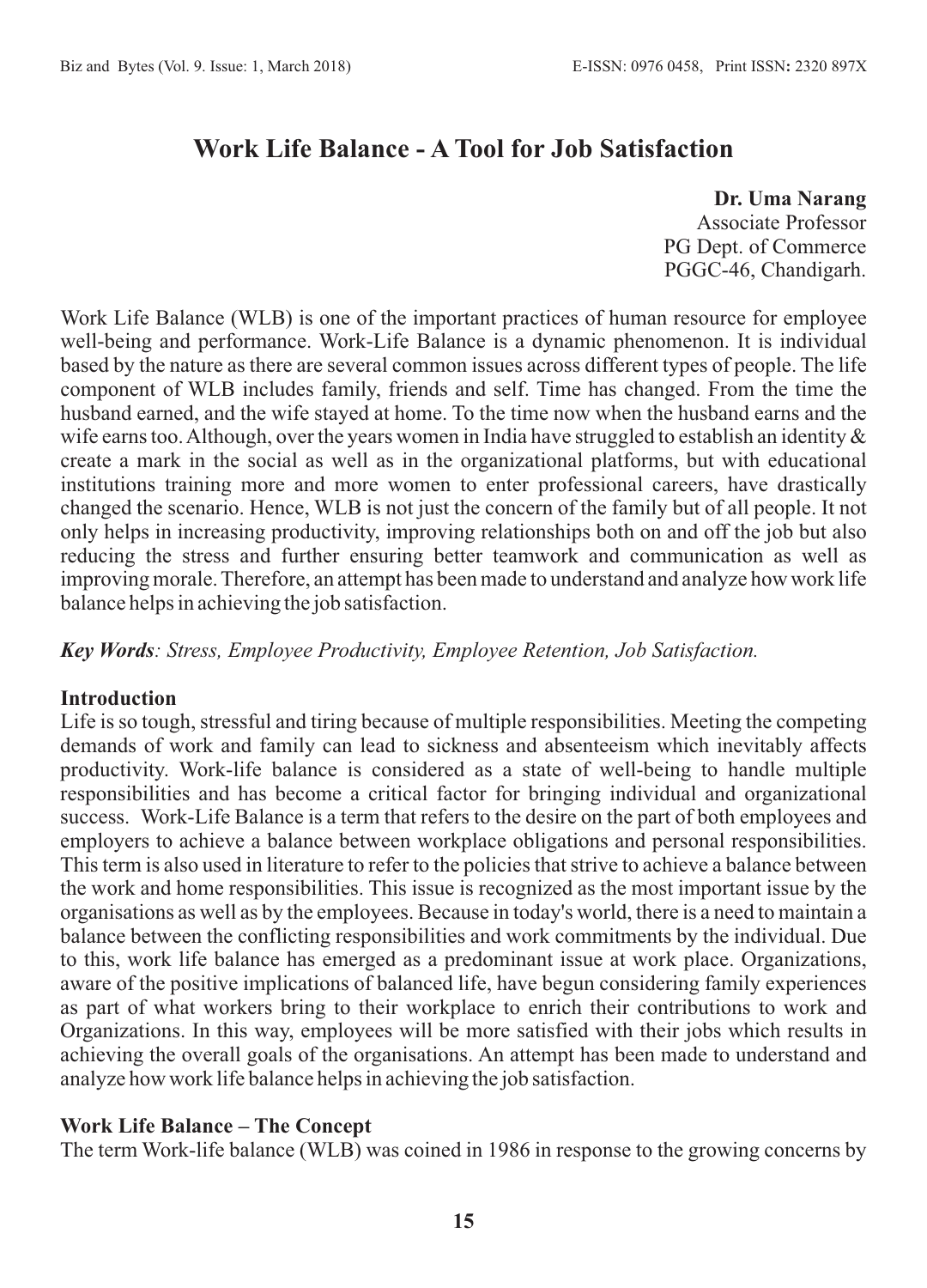individuals and organizations thus giving rise to the concepts of "work-family conflict" (WFC) and "family-work conflict" (FWC). There are 24 hours in a day that can be divided into three important activities: work, family and rest. Although all of these are equally important but if any one of these takes precedence over others in terms of demands on time and attention, there is little scope available for the other two. Therefore, work life balance is a broad concept with several connotations and varied consequences within and among different stakeholders. The term worklife balance is mostly interpreted as the compatibility and harmony of private life and the working life.

## **Job Satisfaction**

Job satisfaction is a general attitude towards one's job. Job satisfaction of an employee is related to his/her expectations. If employees get as per their expectations, they will be more satisfied as job satisfaction always related to the inner feelings of the workers. Job satisfaction is used to describe how content an individual is with his or her job. Many organizations develop training programs and benefits packages to develop loyal employees.

# **Objectives**

The objectives of the study are:

To study the prevalence of work-life balance problem among the employees.

To study the extent to which various factors like hours worked, work involvement and family responsibilities, affect employee's work-life balance.

To study the how work-life balance helps in achieving job satisfaction of employees

## **Literature Review**

Work-life balance is a key issue in all types of employment as dual-career families have become common and high work demands with long working hours have become the norm. The importance of helping employees achieve a balance between the demands of their work and their home lives has been emphasized. Demographic changes as seen in the increasing number of women in the workplace and dual career families have generated an increasingly diverse workforce and a greater need of employees to balance their work and non-work lives (Bharat, 2003; Komarraju, 1997; Rajadhyaksha & Bhatnagar, 2000; Ramu, 1989; Sekharan, 1992).

Work–life balance is defined as an employee's perception that multiple domains of personal time, family care, and work are maintained and integrated with a minimum of role conflict (Clark, 2000; Ungerson & Yeandle, 2005). Sakthivel Rania, Kamalanabhanb & Selvarania (2011) was to analyze the relationship between employee satisfaction and work/life balance. The construct used for this research consists of career opportunity, recognition, work tasks, payments, benefits, superior subordinate relationship, employee satisfaction, and work/life balance. This study makes a contribution to join two distinct research streams, namely employee satisfaction, and work/life balance. Findings suggest that high correlation exists between work task and employee satisfaction with a mediator variable namely work-life balance.

Every organization tries to create satisfied work force to operate the well-being of the organization because satisfied worker extend more effort to job performance. Total organizational performance depends on efficient and effective performance of individual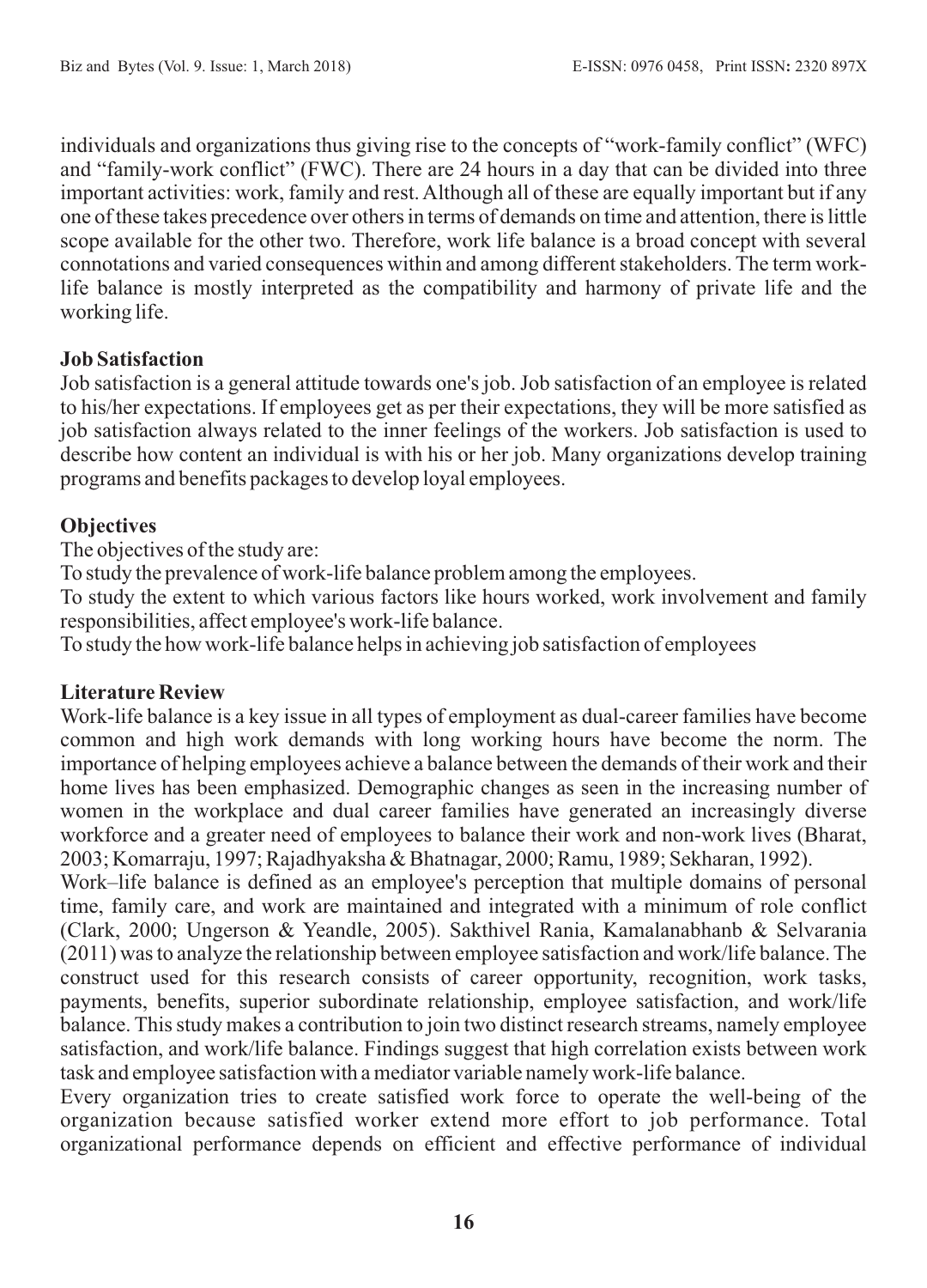employees of the organization. (M.D.Pushpakumari, 2008). Further add that when employee is satisfied with the job he is motivated to perform the job with great effort. A satisfied individual employee and his effort and commitment are necessary for the success of the organization. (Afshan Naseem, 2011) Found that satisfied employees show excellent performance that leads to organizational success thus result in improved financial success. Employee satisfaction increases the quality of work. Employee satisfaction leads to customer satisfaction because customer service eventually depends on the community who provide that service. Result of the study show that employee satisfaction is a key factor of organizational success.

## **Research Methodology**

The study was conducted among the employees. Asample of 110 was selected using Convenient Sampling. They were from Academic, IT and business and others. Since the study focused only on married working employees, all the 110 respondents were married.

The questionnaire was distributed to the married employees working in the various sectors. A total of 150questionnaires were distributed and 110 were collected.Percentage analysis was done to check the response of the respondents. The data so collected were tabulated with frequency tables and also in the form of certain statements.

#### **Results and Discussion**

Among the 110 employees, maximum number of respondents belonged to the age group of 30- 40 (40%). Many respondents (51.81.0%) had two children. In terms of Spouse's Profession, 32.72% were engaged in business, 30.90% in ITindustry, and 20.90% in the academic sector and so on respectively.

| <b>Demographic Features of</b> | <b>Frequency</b> | Percentage |
|--------------------------------|------------------|------------|
| the Respondents                |                  |            |
| Age Group of                   |                  |            |
| <b>Respondents:</b>            | 28               | 25.45      |
| Under 30 Years                 | 44               | 40.00      |
| $30 - 40$ Years                | 38               | 34.54      |
| Above 40 Years                 | 110              | 100        |
| Total                          |                  |            |
| <b>No. of Children:</b>        |                  |            |
| None                           | 15               | 13.63      |
| One                            | 28               | 25.45      |
| Two                            | 57               | 51.81      |
| Three or More                  | 10               | 9.09       |
| Total                          | 110              | 100        |
| <b>Profession of Spouse:</b>   |                  |            |
| <b>IT</b> Industry             | 34               | 30.90      |
| <b>Business</b>                | 36               | 32.72      |
| Academic                       | 23               | 20.90      |
| Others                         | 17               | 15.45      |
| Total                          | 110              | 100        |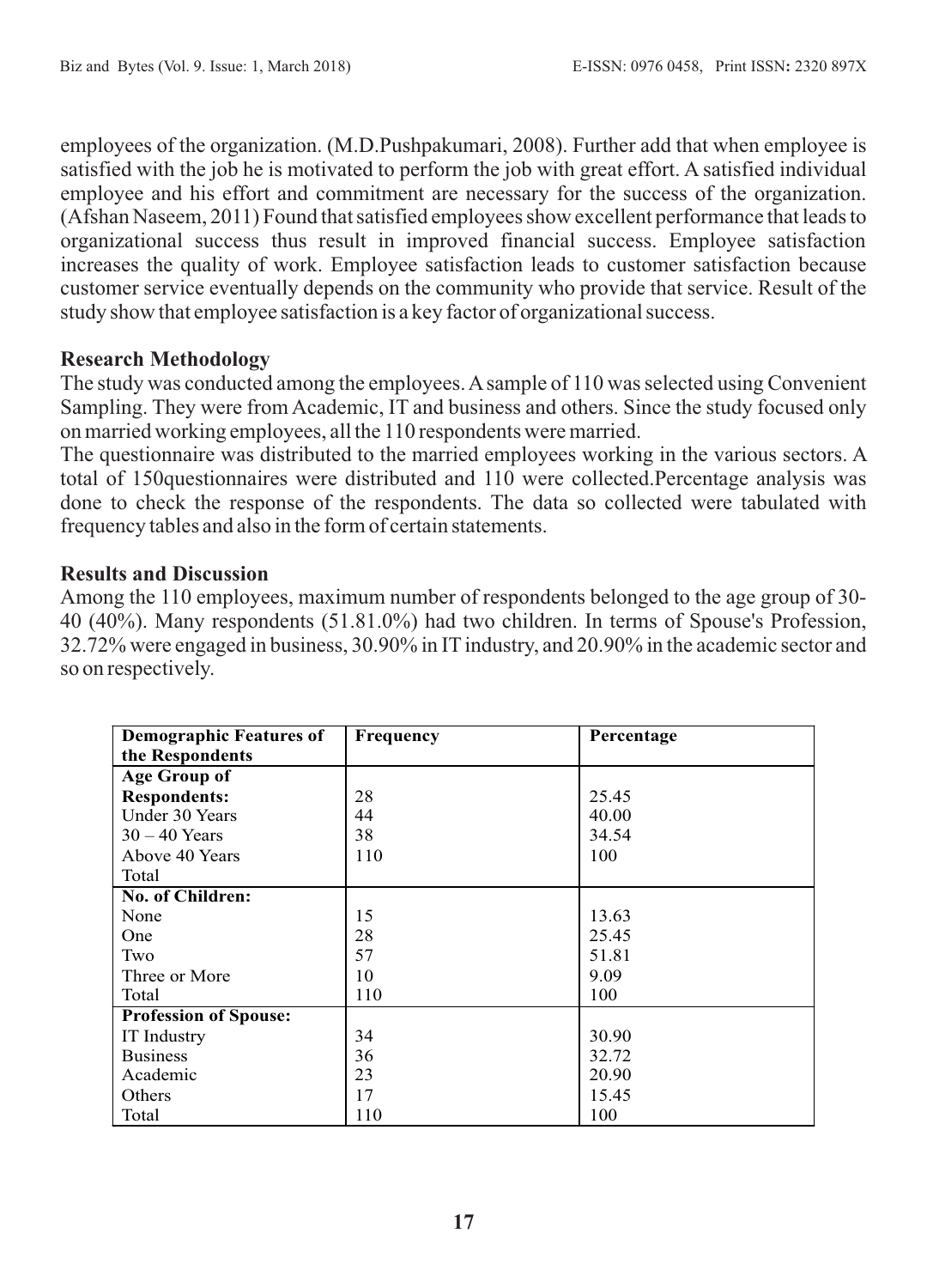Various questions have been asked from the respondents and data have been collected in the form of certain statements such as:

| <b>Statements</b>                                                                        | <b>No. of Respondents</b> |    |  |
|------------------------------------------------------------------------------------------|---------------------------|----|--|
|                                                                                          | <b>Yes</b>                | N0 |  |
| 1. Do you think that long working<br>hours is the need of today's<br>environment?        | 99                        | 11 |  |
| 2. Do you find sufficient time to<br>socialize or relax with your<br>family in the week? | 40                        | 70 |  |
| 3. Does the long working hours<br>affect your relationship?                              | 69                        | 41 |  |
| 4. Is it difficult for you to find time<br>for leisure activities or hobbies?            | 43                        | 67 |  |
| 5. Are you always worry about the<br>effect of work stress on your<br>health?            | 76                        | 34 |  |

From all the statements, 90% respondents think that there is no doubt that long working hours is the need of today's environment. Most of the respondent's i.e.63% do not have sufficient time to socialize or relax with your family in the week which affect their relationships. Similarly, 60.90% respondents said that it is also difficult to find time for leisure activities. Hence, 69.09% respondents always worry about the effect of work stress on their health.

The response of the respondents to the statement "I am able to balance my personal and professional life well" with the options yes and no, was tabulated and the frequency distribution and percentage analysis was found. It was found out that out of the total 110 respondents, 82(74.54%) of them felt that they were not able to balance their work-life while 28(25.45%) of them felt that they were able to do so.

The response of the respondents to the statement "There is a strong relationship between worklife balance and quality of life", was tabulated and the frequency distribution and percentage analysis was found. Out of 110 respondents, 94 (85.45%) of them felt that there is a strong relationship between work-life balance and quality of life while 16 (14.54%) of them felt that there is no strong relationship between work-life balance and quality of life.

The response to the statement "I feel that better work-life balance in my life can give me more job satisfaction in life." was tabulated and it was found out that 98 (89.09%) of them felt that better work-life balance in their life can give them more job satisfaction while 12 (10.90%) felt that better work-life balance cannot give job satisfaction.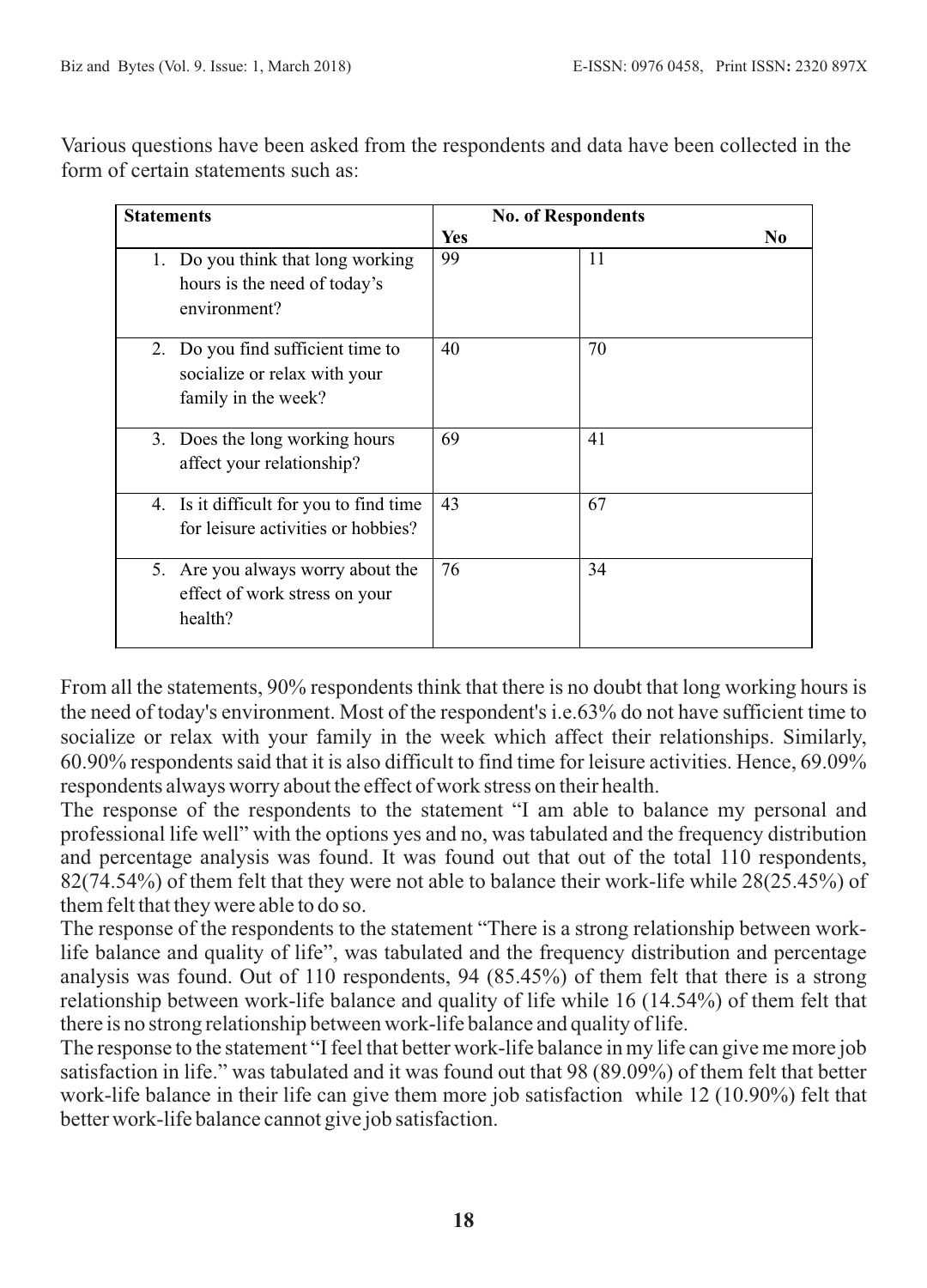The response to the statement "More job satisfaction helps me and my family more stressfree" was tabulated and it was found out that 97 (88.18%) of them felt that more job satisfaction helps them to feel stress free while 13 (11.81%) of them felt that it will not help in this regard.

It has been found out that that majority of the respondents are not successful in striking a balance between their personal and professional life. Many respondents have agreed that there is a strong relationship between work-life balance and quality oflife and many of them feel that a good work-life balance can give them more job satisfaction. Employees are now changing with time. They are giving due weightage to time management, set their priorities, develop proper communication skills etc. Similarly, organisations are also creating congenial atmosphere, setting up child care centres, implementing proper rules such as parental leave, women friendly atmosphere etc., and above all, the role of HR department is very important. They said that if proper measures have been taken, thenthey will definitely give extraordinary results.

# **Conclusion**

The concept of work-life balance is considered as modern tool of dealing with changing family demographics and life of workforce in an organization. Work-life balance policies provide work arrangements that provide greater job satisfaction along with increased productivity at the organizational level and thus results in greater organizational profitability. There is a widespread demand from employees for the right to balance work and home life in today's busy world where finding time for oneself seems impossible. Health and wellness programs can, for sure help them in balancing their personal and professional life. But they alone cannot be the answer to addressing the problems of imbalance. The problems and difficulties of women are multi-dimensional as evident should be considered first. An effective manager has tocontinuously juggle around with different priorities and needs of the domains of workand life.

# **References**

- [1] Afshan Naseem, S. E. (2011). Impact of employee satisfaction on success of organizational: Relation between customer experience and employee satisfaction. International journal of multidisciplinary science and engineering, 1-6.
- [2] Bharat, S. 2003. "Women, work, and family in urban India, towards new families?" in J. W. Berry, R. C. Mishra, and R. C. Tripathi ed., Psychology in human and social development, Lessons from diverse cultures pp.155-169 New Delhi, India, Sage.
- [3] Clark SC (2000).Work/Family Border Theory: A NewTheory of Work/Family Balance. Human Relations 53(6): 747–770.
- [4] Komarraju M. 1997. "The work–family interface in India", in S. Parasuraman and J. H. Greenhaus Eds., Integrating work and family, Challenges for a changing world pp. 104–114. Westport, CT, Quorum Books.